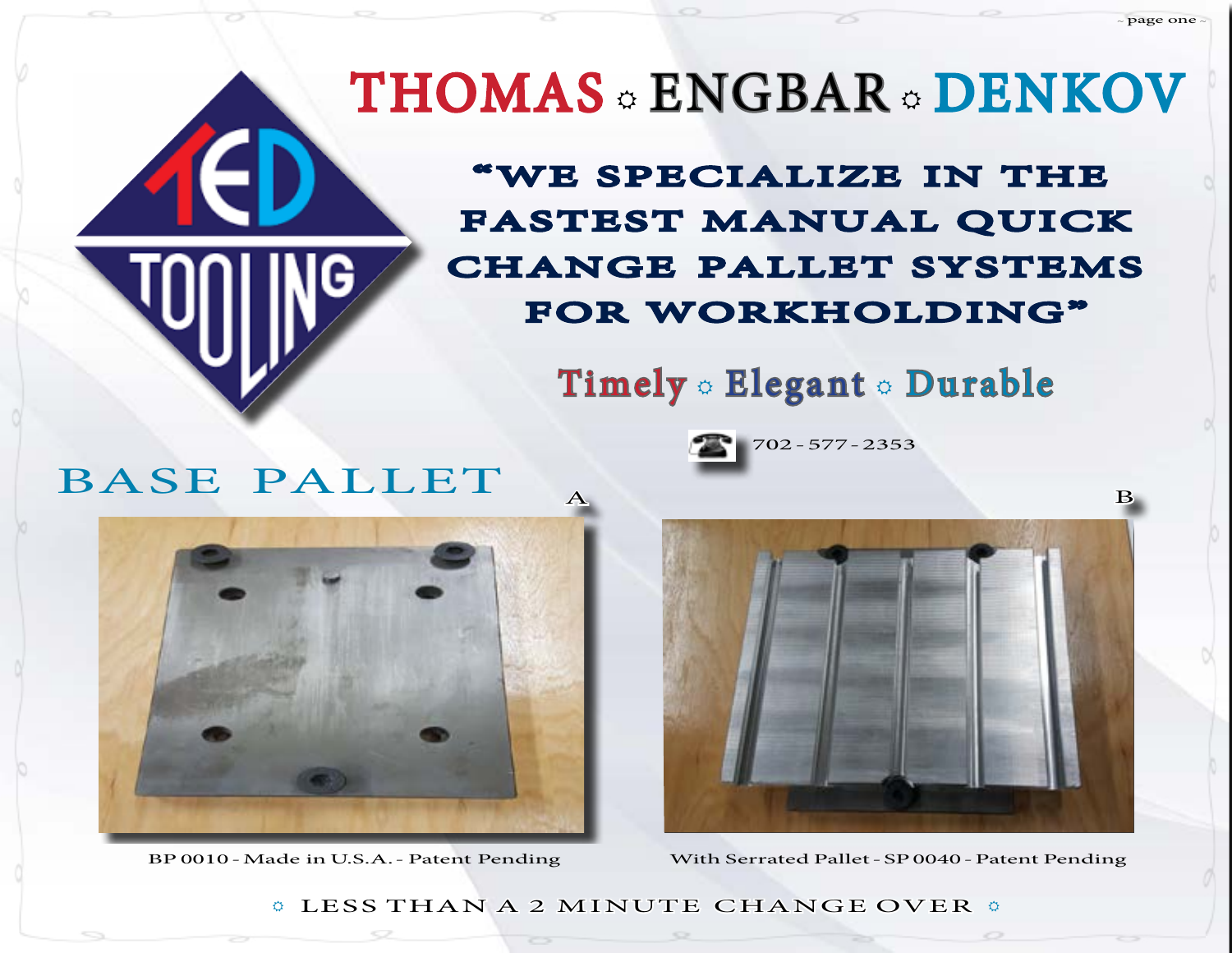### MULTI VISE



MULTI VISE - Made in U.S.A. - Patent Pending



z5

MULTI VISE - Made in U.S.A. - Patent Pending

#### **CLESS THAN A 2 MINUTE CHANGE OVER C**

ZS.



Mini Serrated Pallet - SP 0040 - Patent Pending

 $\sim$ 



MULTI VISE-Made inU.S.A.-Patent Pending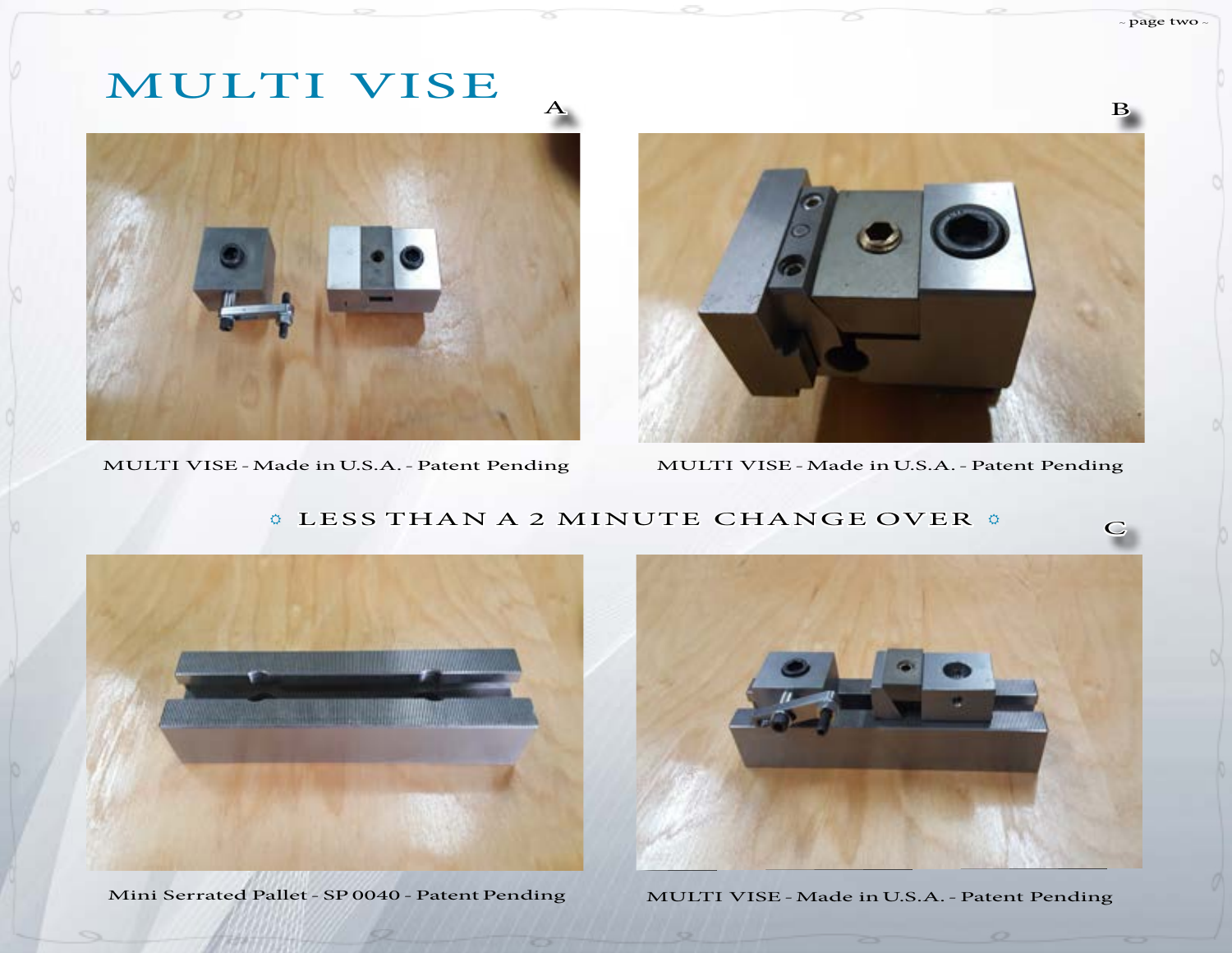## PLAIN PALLET



PP 0020 - Made in U.S.A. - Patent Pending

 "We supply precise and repeatable high quality materials, with a 7075 grade aluminum!"

"Our Base Receiver has high rigidity for heavy duty machining!"



BP 0010 - Made in U.S.A. - Patent Pending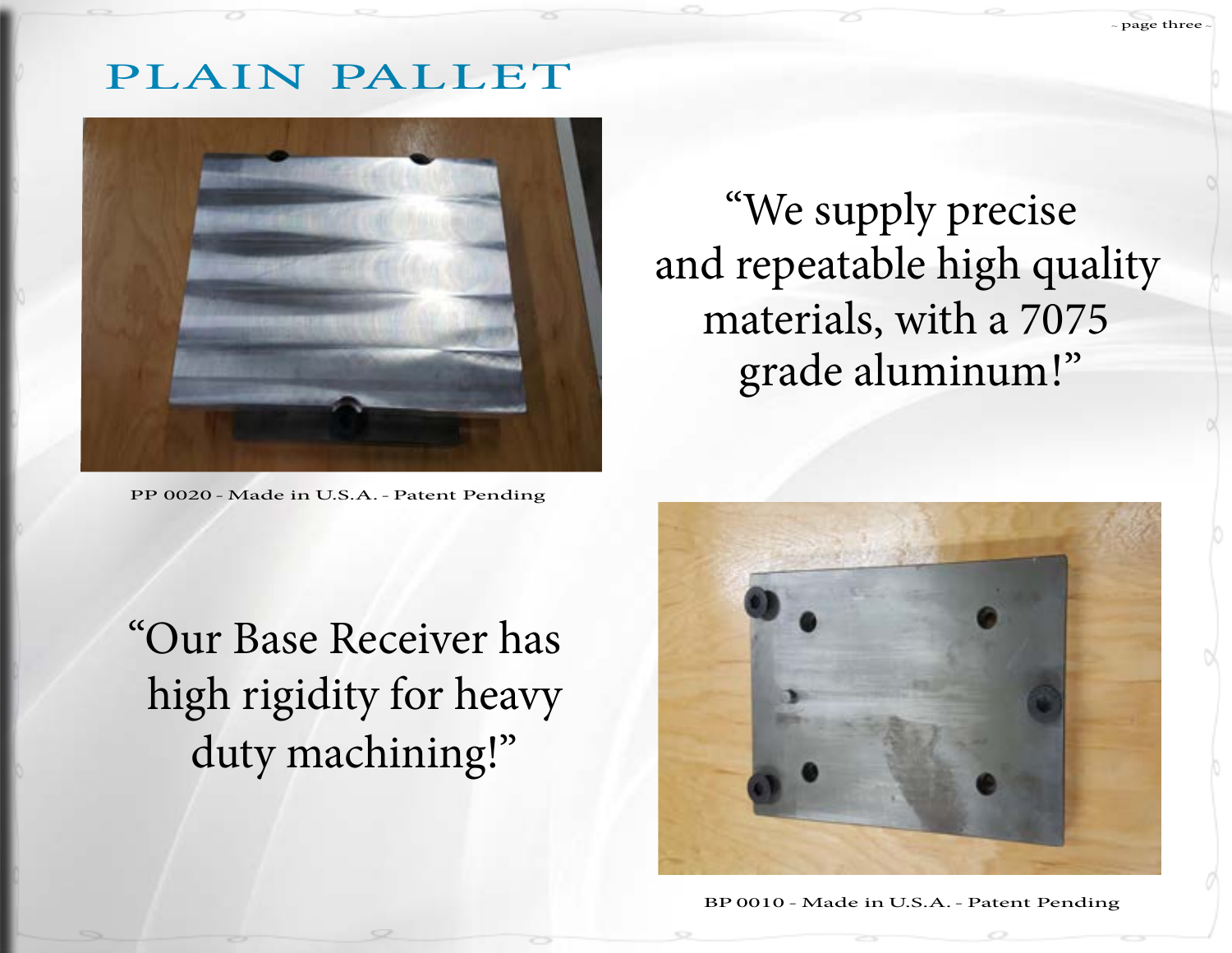#### GRID PALLET



GP 0030 - Made in U.S.A. - Patent Pending

"Our Plain and Grid Pallets have not only a less than 2 min. change over, but maintain .0002" accuracy!"

# "All change overs are done with just one bolt."



BP 0010 - Made in U.S.A. - Patent Pending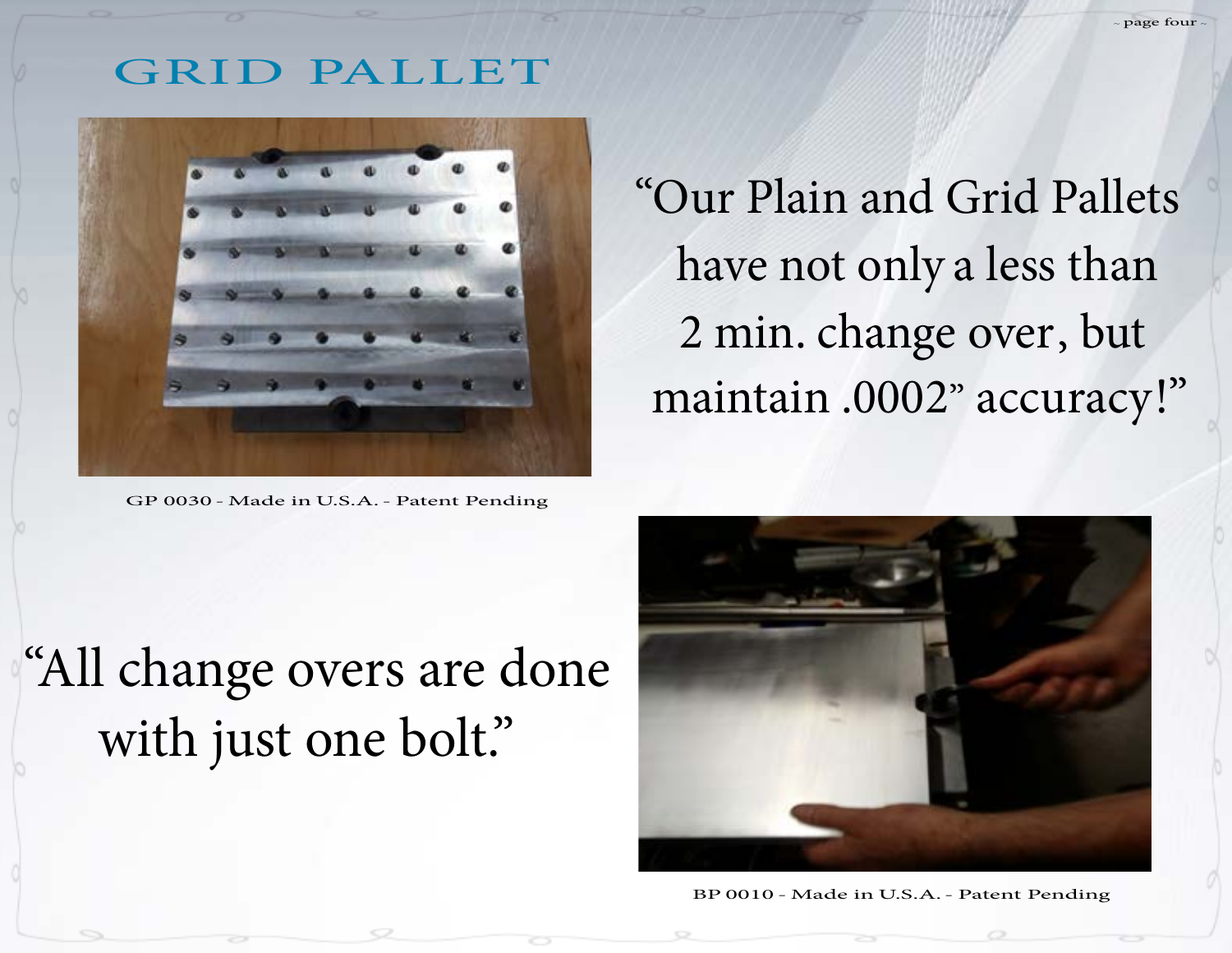["Our Click Jaws are just that;](mailto:tedtooling%40gmail.com?subject=brouchure%201) you click-on and click-off, no screws whatsoever!"





 $\sim$  page five  $\sim$ 



CJ 0011 -Made in U.S.A.-Click Jaws CJ 0011 -Made in U.S.A.-Click Jaws